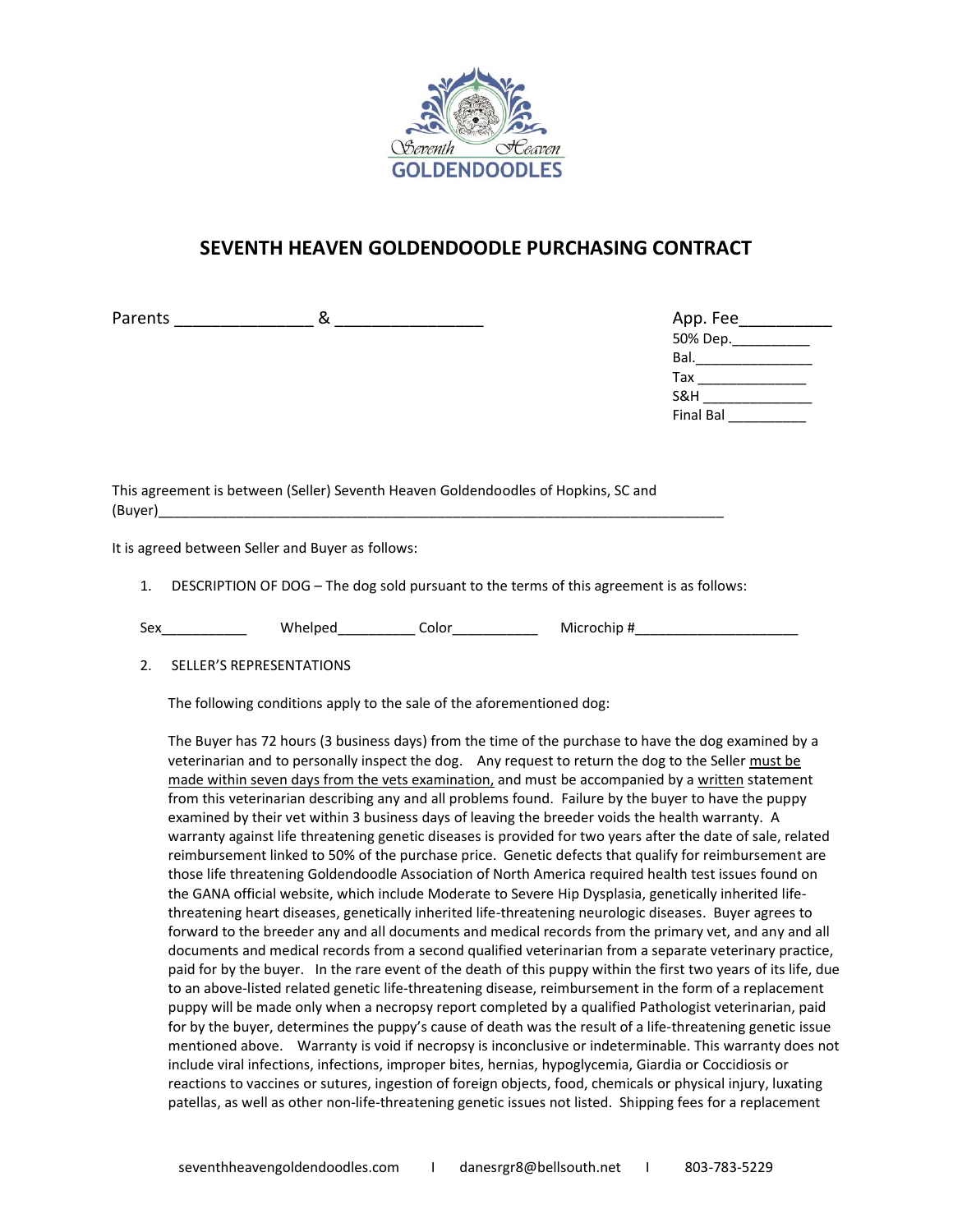

puppy are at the Buyers expense. Seller agrees to rehome a puppy/dog diagnosed with a life-threatening genetic disease should the original purchaser so request. Shipping fees incurred for the return of said puppy/dog to breeder will be the responsibility of the buyer. Warranties will apply only to the original purchaser. This warranty is void in the event of an indeterminable or inconclusive diagnosis. Transfer of dog ownership shall void all such provisions of this agreement. Seller makes no guarantee this dog will not shed or cause an allergic reaction. Buyer understands that Seller's prediction of coat type, height, and weight at adulthood are estimates only and are based on Seller's goal to match puppies with families appropriately.

#### **Under no circumstances is this puppy to ever be re-homed by the buyer without the written consent of the seller. Buyer agrees to return this puppy to the breeder in the event buyer can no longer keep this puppy. Shipping costs to return the puppy are at the buyer's expense.**

Seventh Heaven Goldendoodles provides a certificate for 30 days of free health insurance through Trupanion, excluding Florida, California and New York residents, that must be activated by the customer one day prior to, or on the day of, signing of contract. Any warranty issues found within the first 30 days will be reimbursed to buyer by the seller only for the amount of the deductible incurred.

This dog must be spayed or neutered before the age of 18 months old, and failure to do so will void the health warranty. Proof of spay/neuter must be provided to Seventh Heaven Goldendoodles within 30 days of procedure being completed to maintain your warranty. **Failure to have this dog spayed or neutered prior to 18 months of age will require purchaser to pay Seller five times the purchase price.** Proof of spaying/neutering by 18 months of age must accompany any request for warranty reimbursement. This puppy is being sold as a family pet and **does not convey with breeding rights**. **If this puppy is bred, the purchaser agrees to pay the Seller ten times the purchase price of this puppy for every litter produced.** All legal fees to enforce this contract will be the responsibility of the Buyer.

Under no circumstances shall the Seller be liable to the Buyer or any third party for a dog that has been subjected to abuse, accident, negligence or misuse. Also, under no circumstances shall the Seller be liable for any consequential incidental or special damages resulting from or in any manner related to the dog.

### **Upon execution of this contract all veterinary care and its associated costs are the sole and exclusive responsibility of the Buyer.**

#### 3. CONSIDERATION

This dog, identified in Section 1 is being sold for the sum of  $\zeta$  examples the payable in full at the execution of this contract. In the event that said funds are not readily collectible by the Seller, for example, a refusal by a bank to honor a check tendered by the Buyer for the dog, the parties agree that the Seller shall have the right to recover from the Buyer all reasonable attorney's fees and court costs incurred in connection with obtaining full payment.

#### 4. MAINTENANCE

Buyer agrees to maintain this dog in good health, provide preventative health care including, but not limited to, inoculation, internal parasites, heart worm and flea preventative, and be conscious of, and exercise caution regarding proper joint care of a growing puppy. It is agreed that your Goldendoodle will be housed indoors and fed a quality food, agreed upon by the Seller. It is also agreed that you will